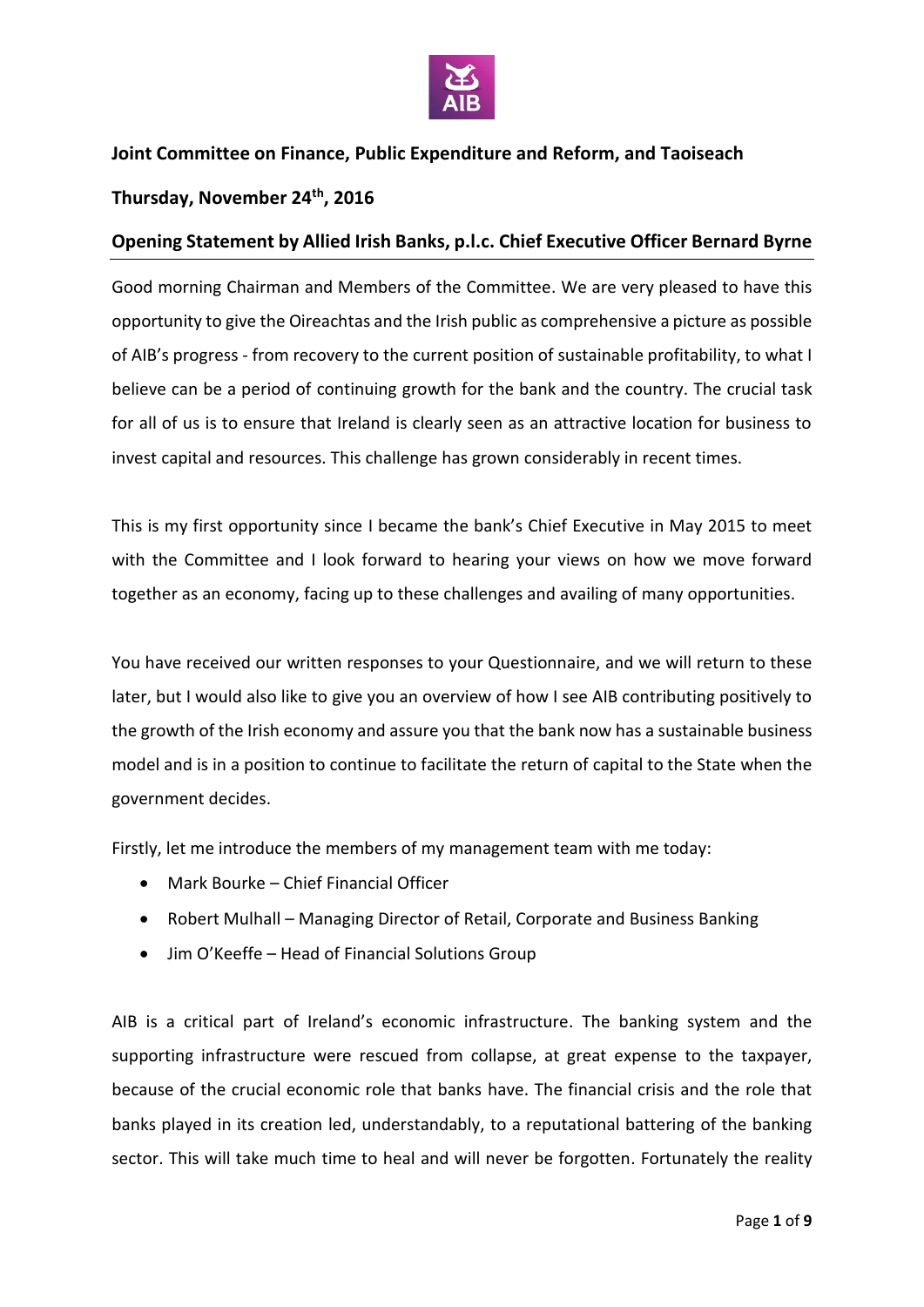

now is that the banking sector in Ireland is in far better shape and is delivering, on a daily basis, the economic support that it is designed to deliver.

Overall, while GDP growth is expected to lessen slightly next year, the Irish economy is forecast to continue to perform well over the next three years, prompting demand for new loans and banking products and reducing pressure on problem loans. AIB's role now is to be a strong net contributor to Ireland's prosperity, to demonstrate why it was an organisation that was well worth saving. We can do this by providing reliable financial support for every aspect of our economy, including business, farming, families, individuals and communities.

As evidence of its progress, the bank is recording a strong underlying profit, has made substantial repayments to the State and is ready for sale at a time of the Government's choosing. In summary, after a period of enormous transformation, AIB's financial performance has improved with:

- Sustainable underlying profit of  $c$ .  $\epsilon$ 1bn (excluding write backs and one off benefits).
- Reduction in cost base of €450m over three years to 2015
- An €18bn reduction in impaired loan balances to €11bn at June 2016 from €29bn in 2013
- New lending approvals of €14bn in 2015 and €6.1bn in H1 2016
- A total of 37,000 forbearance solutions provided to mortgage customers in difficulty
- Owner-occupier arrears > 90 days past due at 5.8%, significantly below the industry average of 8%
- Significant capital generation and strong capital ratios
- Repayments of capital in the last 12 months of €3.5bn to the State bringing total payments to €6.5bn including fees, coupons, dividends and levies.

AIB received €20.8bn investment from the State and our objective is to facilitate the repayment of this amount in full. The timing, nature and structure of a return to the public markets is a matter for the Minister. From my perspective, the aspect within my control is the management and performance of the bank and ensuring that international investors have a clear understanding of our strategy, progress and future trajectory.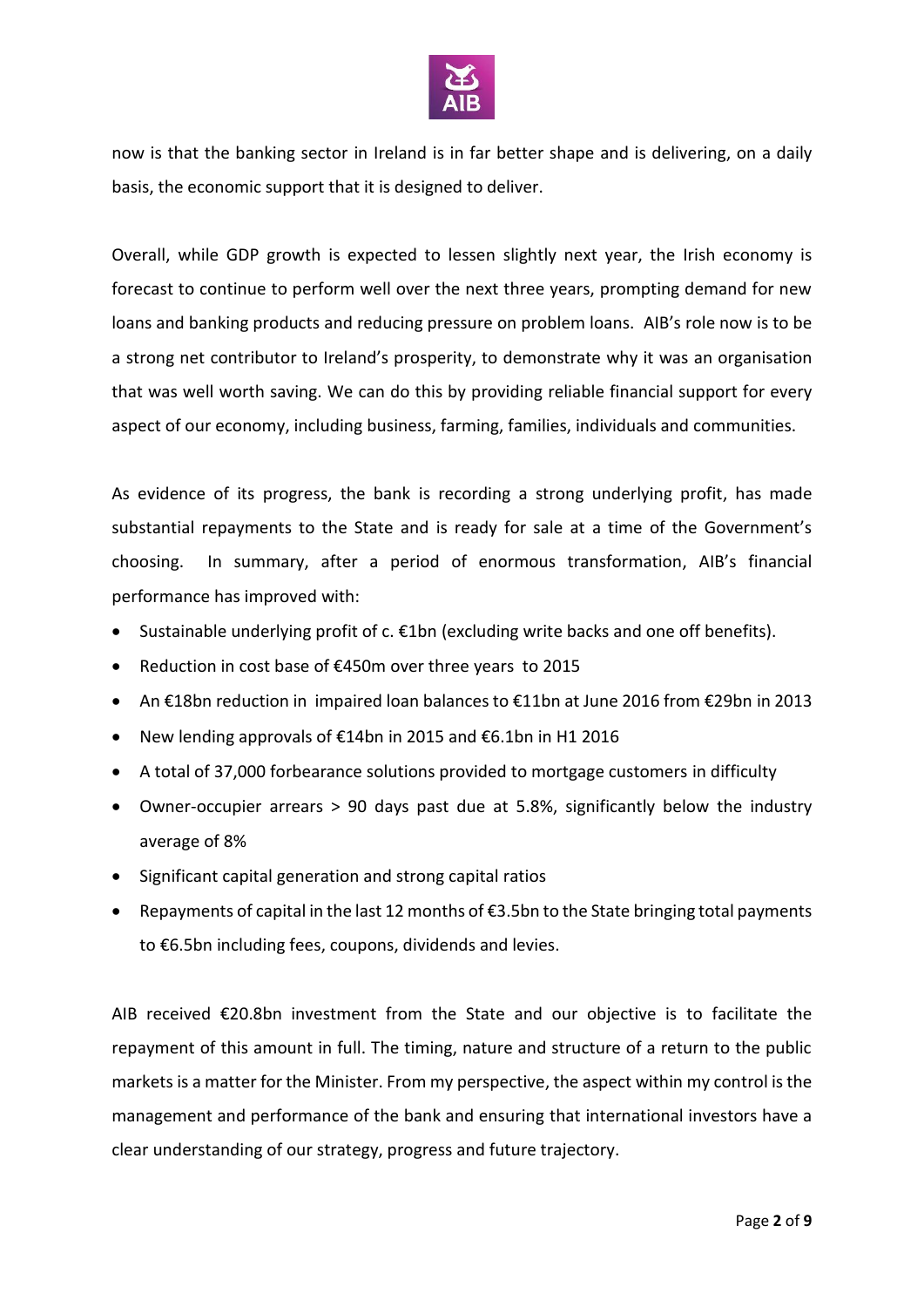

You will have recently seen that the Department of Finance has begun the process of appointing investment banks as 'Global Coordinators' as part of a banking syndicate to assist in a potential future Initial Public Offering (IPO) of AIB. The selected investment banks will assist the State with the initial stages of preparations for an IPO and the Department has confirmed that the Global Coordinators selected will be appointed for an 18 month period, with an option to extend.

If proof were needed of the importance of a strong banking sector, it has rarely been more starkly illustrated than in very recent times. Economic uncertainty has been introduced in unprecedented measure by the Brexit vote and by possible policy changes under a new US Presidency. I strongly caveat my remarks by stressing how premature it is at this stage to accurately foretell what lies ahead in either the EU or US scenarios.

However, as a small open economy particularly influenced by developments such as we have just seen with two of our most significant trading partners, we must give serious thought to the risks and benefits that might yet result for the country.

In the short-term, a weakening Sterling is affecting some of our indigenous exporters and we are working hand in glove with our impacted customers to address these effects and to plan with them for alternative and diversified markets.

I believe that in the longer-term, Ireland can present itself as a bridge between two major economic regions on either side of the Atlantic. We must be the most attractive location to invest capital and resources in. This must be true for local entrepreneurs, domestically headquartered businesses and the multinational sector. This goes well beyond headline tax rates. If we have a truly supportive and agile approach to attracting all investment we can maintain the healthy job creation that has been a feature of the past number of years. There is no reason why we cannot benefit from additional foreign direct investment inflows and possibly the relocation of financial firms from the UK. But, in order to attract business, we must have the required supporting infrastructures such as commercial office space, housing and transport – and efficient access to finance.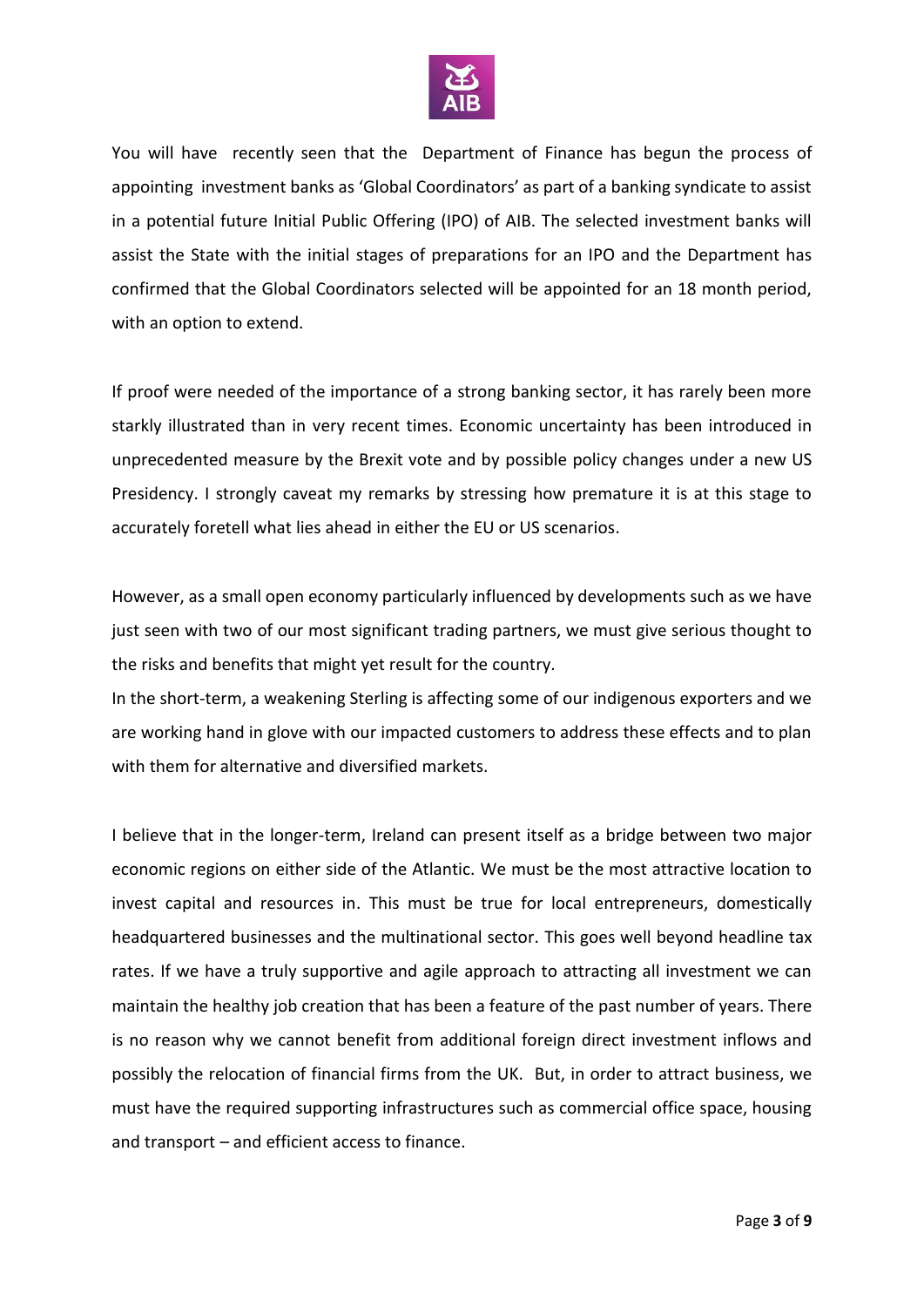

As a well-capitalised bank with excess liquidity, AIB is strongly placed to help drive and support that strategy.

During the summer, the publication of the ECB Stress Tests attracted negative media attention. The market reaction was more muted. The methodology used is particularly penal to banks, such as the Irish banks, with their relatively high level of NPLs and a recent history of losses from distressed loans. The tests were a snapshot in time and do not fully reflect the current state of the bank and the pace of our recovery. Crucially there are no required capital actions. Earlier this month Moody's outlook on Ireland's banking system was positive in spite of the Brexit vote, saying the uncertainty introduced by the result was manageable and that Irish banks had materially strengthened their solvency ratios owing to a mix of factors including strong internal capital generation and simplification of their capital structures.

After the initial phases of the financial crisis, the level of non-performing loans (NPLs) still on AIBs balance sheet was almost €30bn at the end of 2013. AIB has in the intervening years engaged with customers in difficulty to implement a wide range of forbearance and restructuring solutions. This work meant that by the end of June 2016 these NPLs were 61% lower at €11bn. Despite this progress and the fact we hold almost half of this in bad debt provisions, we recognise it is still a high number when compared to other peer European banks. Elevated NPLs attract both regulatory and market attention and the ECB in particular is very keen to oversee the lowering of NPLs across the entire European financial system. Their stress tests will continue to focus very heavily on this aspect as will other regulatory actions. Therefore, we must continue to address the challenge of non-performing loans as a matter of the utmost strategic importance. We will continue to seek and implement sustainable solutions for those customers who engage with us whilst also recognising that after years of consistently working to restructure the number of loans in long-term arrears, we must keep all options open that reduce the overall level of NPLs.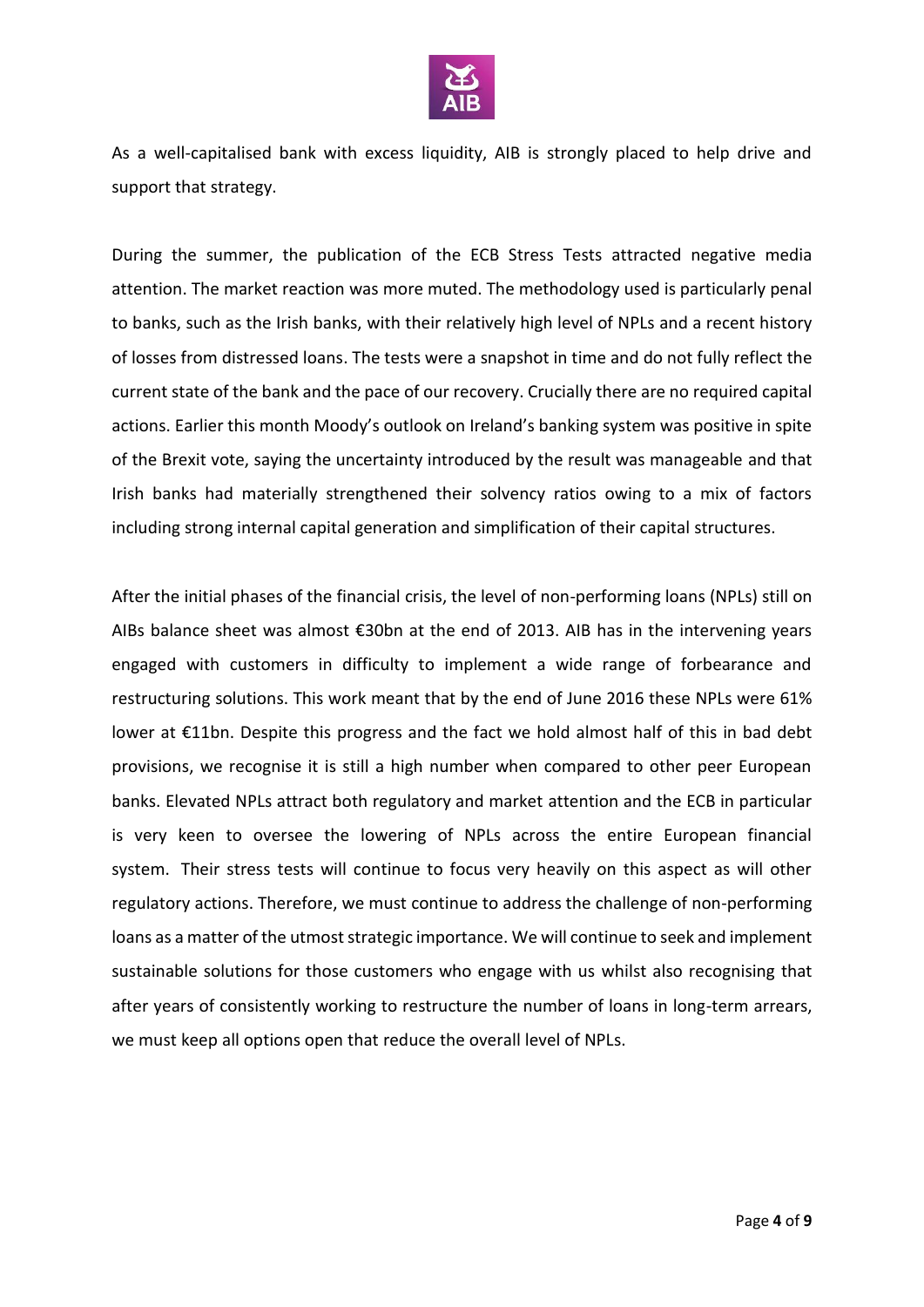

We are essentially a core Irish bank. With 2.2 million AIB customers and 360,000 EBS customers, the AIB Group is rooted in the country's economic life and communities. A total of 60,000 customers use our 205 AIB branches nationwide every day. A further 7,000 customers visit our 71 EBS locations daily.

Our partnership with An Post, with its 1,100 offices across the country, provides banking services to 15,000 customers each day, with approximately 4 million transactions expected to be recorded by the end of this year alone. These combined banking services amount to a deeply embedded and widespread network across the country. Our network bank staff are drawn from within the community, bringing with them unique local knowledge and understanding of our customers and their needs.

Close engagement between AIB and our customer base is important to the success of our business and underpins our performance. We have recently reorganised our banking model in order to work more closely and connect better with our customers -- retail, business and corporate. Nineteen new "Local Markets" are now in place and headed by an individual senior manager responsible for AIB's overall engagement with customers in that region.

The bank is organising around customers at a local level, eliminating duplication and unnecessary complexities in the system. The new structure aims to provide customers with a convenient one-stop-shop flexible form of service, allowing more local management autonomy when it comes to decision-making, including lending. It is designed to be more tailored to individual customer needs, allowing far greater agility of service and enabling us to move working capital faster and more efficiently.

When I joined AIB in 2010, I could not have predicted the immense changes in customer behaviour that would occur in a relatively short space of time. The systematic move by customers to digital and technological banking means that AIB is more than half way through an €870 million investment programme focusing on improving the customer experience, digital innovation and information technology resilience.

AIB is leading the expansion of digitalisation of services. For example, 76% of all AIB's personal loan applications are now done through digital channels and 95% of customer transactions are automated. This activity is by no means conducted just by a younger generation of customers.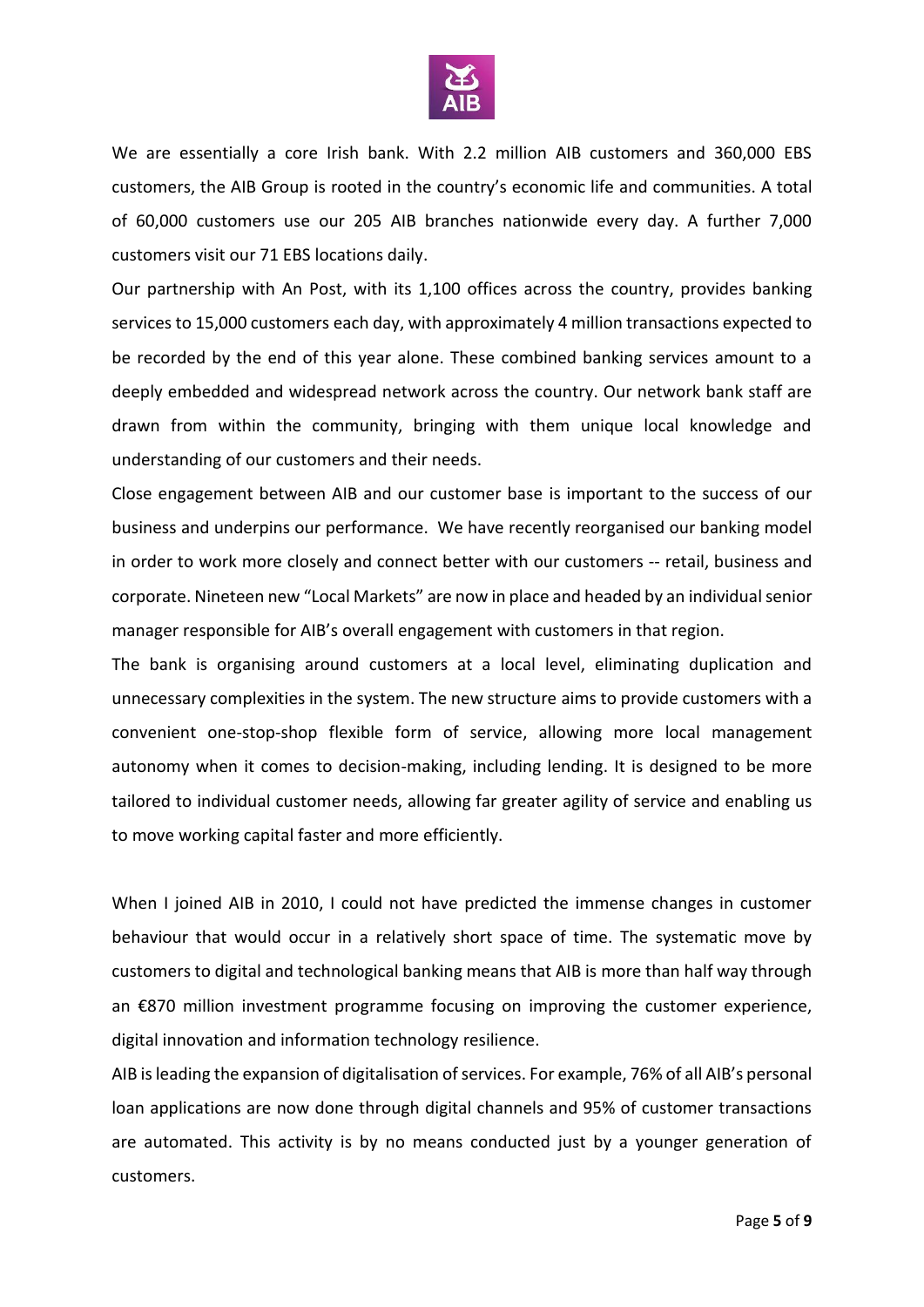

The use of digital channels by older age groups is growing consistently, regardless of geographical location. In line with European norms, banking online and through remote channels has been embraced across the country; almost 50% of customers in rural counties are now using digital banking of one kind or another. More than 40% of the 500,000 banking transactions conducted daily are outside of normal banking hours, and are transacted online or on mobile.

There is a balance to be maintained between providing our customers with personal, one-toone service and an accessible and robust digital or mobile service. AIB opened three new bank branches last year – in Little Island, Cork, and in Carrickmines and Grand Canal Dock in Dublin. Earlier in 2016 we opened the only in-store banking outlet in the Republic of Ireland market through SuperValu in Lucan. It is an illustration of the increasing number of flexible banking options available to our customers, to be used when and where they choose.

AIB is also increasing its mobile salesforce where trained staff travel to meet customers where and when it suits their needs. In addition to the core retail opening hours, by the end of this year the bank will be operating 20 bank lobbies across the country providing a wide range of services, 7 days a week from 8am to 9pm.

In addition, students now have exclusive on-campus banking services at 13 universities and colleges from Waterford to Sligo, from Dublin to Galway. Where there is a lack of physical bank branches, AIB operates Community Banks – in rural areas of Cork, Kerry, Clare, Limerick, Tipperary, Mayo, Galway and Donegal. We recorded 40,000 over-the-counter transactions at these banks since the start of 2016.

Supporting our customers with speedy and efficient credit decisions remains central to our aims. Overall, the bank is approving approximately €14 billion a year in new lending, to SME, corporate, mortgage and personal customers. The bank is now clearly performing its fundamental role of facilitating our retail and business customers in protecting as well as creating jobs. On the SME and corporate side, the bank sanctioned €4.8 billion in lending last year to existing and new businesses and current momentum is positive.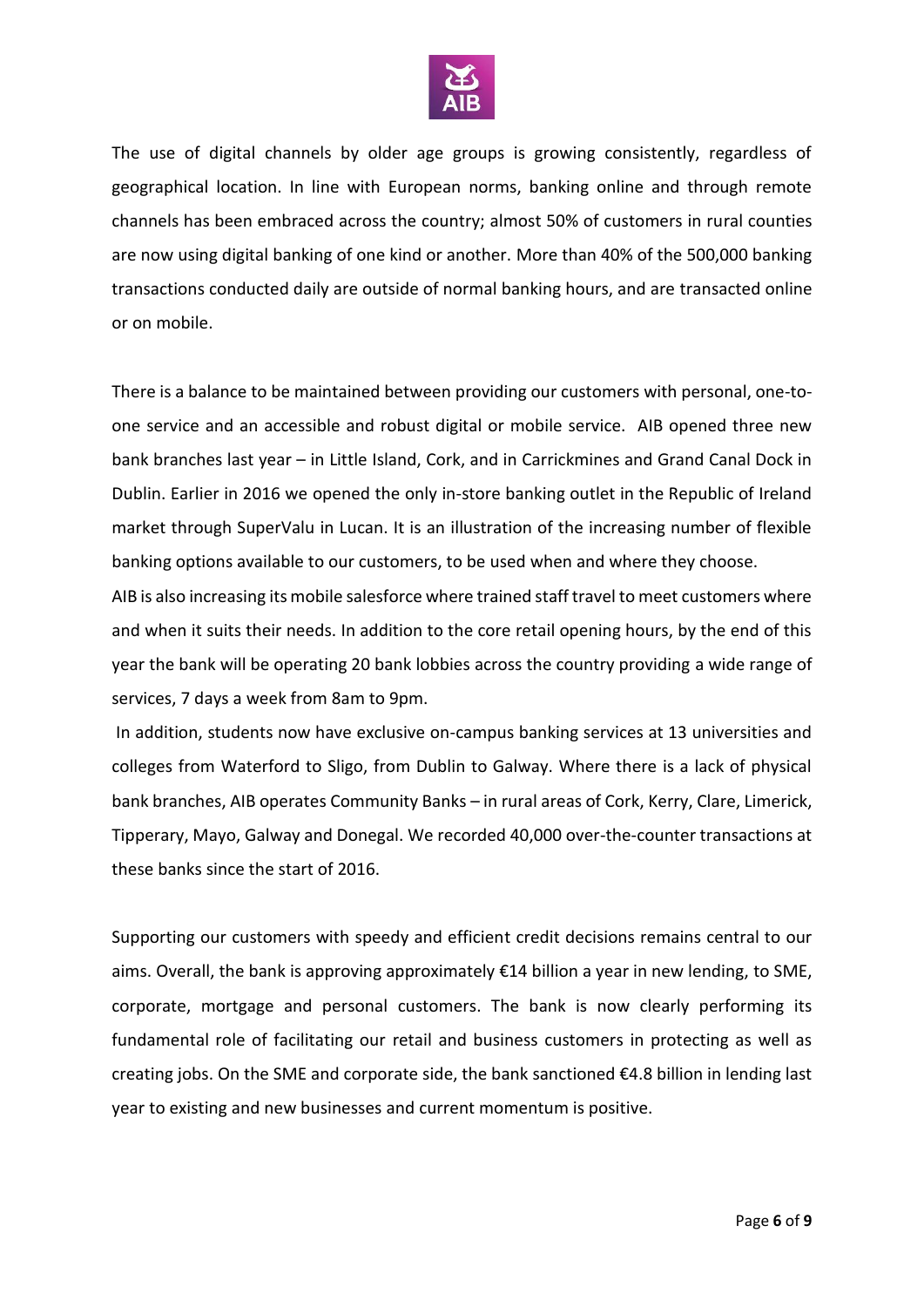

The bank has 250,000 SME customers and can now provide a decision within 48 hours on a credit application of up to €30,000; since this initiative's launch in September 2014, 28,000 applications have been approved.

The performance of loans in what was a very challenged SME sector has improved significantly, a welcome metric as it directly involves saving jobs and creating employment. Meanwhile, we have been building out bank "sectoral teams", developing specialists to specifically work with key areas of the economy. These teams have gained keen insight into the needs of farmers, retailers, the hospitality, transport, technology, exporting, energy and health sectors. This approach of building sectoral capability has been very effective. It has given the bank a high level of understanding of the specific requirements of businesses and allowed us to shape products and funds suitable to their needs.

For example, our Agri-team now includes 12 specialist advisors with front-line experience of farmers' needs and opportunities and who can respond rapidly and pragmatically to issues such as flooding, price volatility and poor crop yields.

Farming is a major aspect of our business and, following the full drawdown of the first €500 million Agri Loan Fund, at the end of last year we launched a second €500 million Agri Loan Fund to support the sector.

Recently, AIB has been engaging with the Department of Agriculture, Food & the Marine and the Strategic Banking Corporation of Ireland (SBCI) in relation to the Low-Cost AgriCash Flow Support Loan Fund announced in the Budget.

AIB's successful partnership with the SBCI in helping the expansion of small businesses and farming is reflected in the figures to date.

Since the launch of AIB's €400m SBCI Loan fund in 2015 (available at 4.5%, a discount of 2% off our Standard Variable Business Rate) AIB has approved more than €5 million of credit each week to businesses and farmers. Last year the average loan drawdown under this fund was €28,500, but loans ranged in size from €1,000 to €1 million.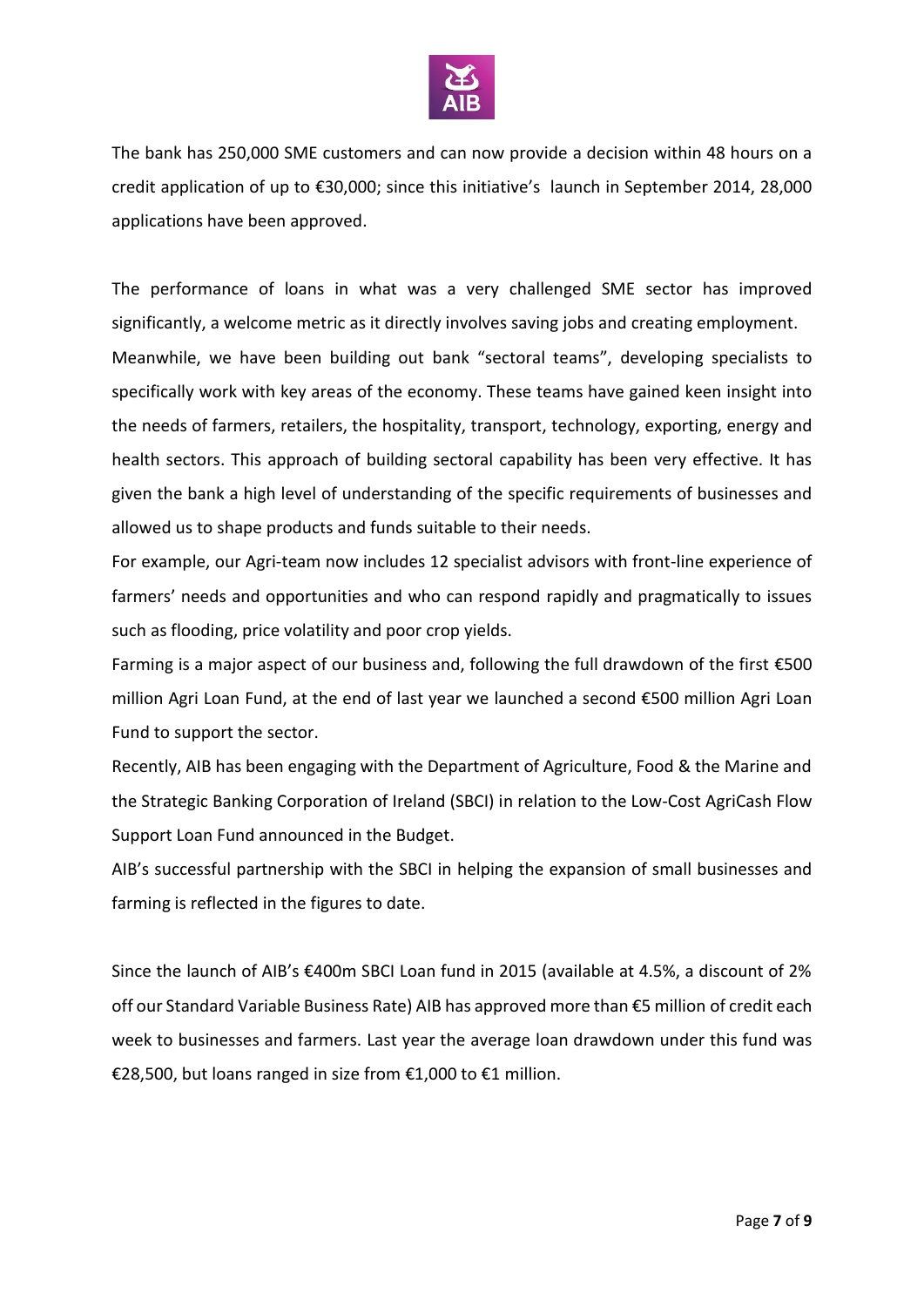

AIB is the largest provider of mortgages in the Irish market – we have a 34% share of market by drawdowns – we approved  $\epsilon$ 2 billion to customers last year alone. Conscious of the need to treat customers fairly, as soon as the bank's underlying performance allowed and in particular our cost of funding, AIB moved to cut its Standard Variable Rate.

You are aware that we implemented four mortgage rate cuts totalling 1% to new and existing customers in the past 24 months. Our SVR rate is now a market-leading 3.4% and LTV variable rates startas low as 3.1%.

It means savings of approximately €1,300 a year on the average mortgage. We also introduced a €2,000 contribution to switching costs.

Case by case restructuring of problem mortgages continues to absorb a high degree of bank resources but, as the figures show, we are making good headway. We have produced a comprehensive range of sustainable solutions including split mortgages, low fixed-rate options, term extensions, arrears capitalisation, reduced repayment and voluntary sale for loss. All of these measures are underpinned by the bank's determination to keep people in their homes where possible, when customers engage with us and prioritise mortgage debt. Repossession is always a last resort and, in spite of popular misapprehensions, less than 200 repossessions of owner-occupier homes took place last year as a result of enforced security. Our engagement with third party channels such as the Irish Mortgage Holders Organisation and Stepchange has also led to the resolution of thousands of what appeared to be intractable cases.

As everyone is acutely aware, we are of course operating at present in a very constrained housing market. The societal and economic impact of the lack of housing supply makes an early solution to the crisis imperative. AIB recognises the critical role it plays in the housing supply chain and is actively engaged with the Department of Housing, Planning and Local Government, as well as other relevant agencies to ensure we play our role in the establishment of a normalised housing market. The bank is also providing a pipeline of hundreds of empty houses to the Housing Agency to provide homes for families.